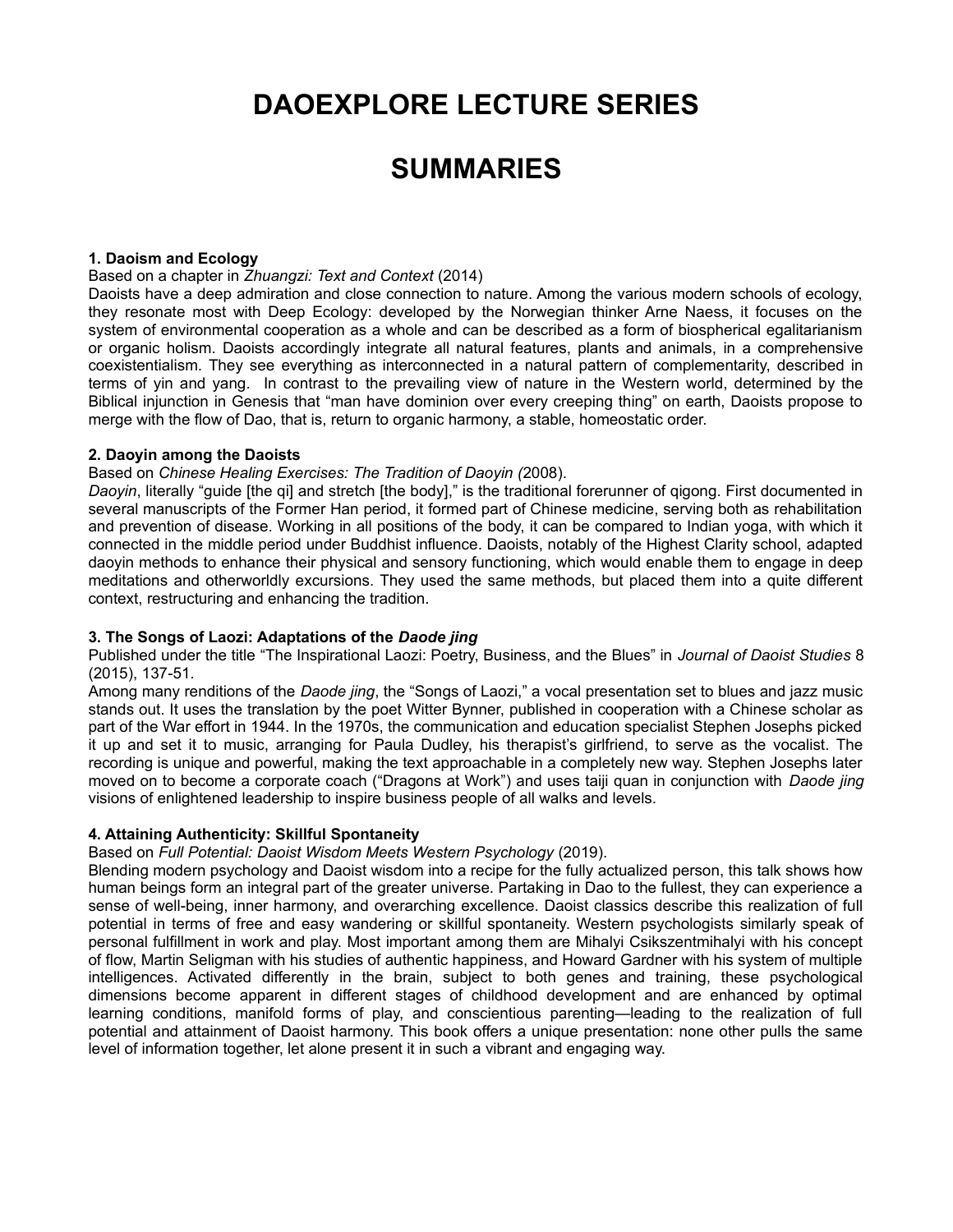# **5. Dao and Time**

Summary presentation of four 2021 publications: *Dao and Time*, *Taming Time*, *Time in Daoist Practice*, *Coming to Terms with Timelessness*

Time is a key feature in all cultures, determining thought, actions, and developments. J. T. Fraser, describes it in six temporalities that move at different speeds in unique environments: the atemporal state of primordial chaos, the prototemporal realm of quantum simultaneity, the eotemporal rhythms of the stars, the biotemporal dimensions of living creatures, the noötemporal phenomena of the mind, and the sociotemporal world of calendars, history, and philosophy. The four books on "Dao and Time" introduced here examine Daoism in all these modes, first discussing language, the "architect of time," then moving through all six types, in each chapter offering also modern scientific and comparative perspectives. Daoists, it turns out, often match science in terms of basic concepts, but offer different practices to reverse entropy, overcome limitations, and ultimately tame time by going beyond it. *Taming Time* is encyclopedic in scope and global in outlook. It challenges preconceived notions and raises new perspectives in the study of time as it expertly clarifies Daoist visions.

# **6. Temporal Modes in Daoist Cultivation**

Daoist Cultivation unfolds on two levels: establishing harmony with Dao as it manifests in the natural cycles of life and attaining mystical oneness with Dao as the creative source at the center of all existence. To establish harmony with the natural cycles, Daoists activate seasonal renewal (*huan*) through physical alignment in diet, exercise, and ritual celebration. They also use various medical and longevity techniques to recover (*fu*) and even enhance their inborn life expectancy and health levels. Continuing to move along the trajectory of natural entropy, they yet increase quality of physical, mental, and spiritual well-being. To attain mystical oneness, they return (*fan*) establish themselves in perfect stillness, resting in the midst of circle of all life. Going beyond this, they further work toward a reversal (*ni*) of the natural patterns. Creating a spiral of attainment, they go against the natural flow, actively and intentionally return to the original source of all.

# 7. **Daoist Ways of Empowering Women**

# Based on a chapter in *Pristine Affluence: Daoist Roots in the Stone Age* (2017)

Daoists have always lived in a highly gendered society, Chinese culture codifying life in terms of yin and yang and seeing females as weak and inferior. Daoist balance this in three different ways. First, the *Daode jing* counterbalances male-centered culture by extolling yin-type values and forms of behavior, without however yet reversing or overcoming established stereotypes. Daoist communities, second, do away with stereotypes and actively promote gender neutrality, leveling the playing field between the sexes, classifying people on the basis of personal skill and social contribution rather than sex. Daoist monastics and immortals, third, actively ungender practitioners. Thus, all monastics wear the same hairdo and the same vestments, participate equally in the tasks of the institution, and address each other in an intentionally ungendered way. They thereby create a new level of androgynous living, actively liberating the individual from the confines of the appropriate.

# **8. Daoism and Chan Buddhism**

# Based on a chapter in *Zhuangzi: Text and Context* (2014).

Buddhism entered China in the early centuries of the Common Era, always closely associated with Daoism. Its meditative practices were linked to Daoist and longevity forms of self-cultivation while its thought—at first transliterated in often ambiguous ways—was connected to Daoist ideas of nonaction, unknowing, and cosmic flow. Because the Confucian establishment abhorred houselessness and begging, Chinese were not allowed to become monks for several centuries and even then had to live in communities sponsored by aristocrats, chanting and praying for their welfare. In due course they came to neglect meditation and the quest for enlightenment. Chan Buddhism developed in the  $6<sup>th</sup>$  century as a reaction against this, focusing strongly on deep meditation, personal instruction from a master, and hard physical labor. Its thought and practice closely resemble Daoist models as interpreted by Chinese Buddhist thinkers.

# **9. The Neurophysiology of** *Zuowang*

# Article published in my edited volume *New Visions of the Zhuangzi* (2015).

One of the key Daoist meditation practices is *zuowang* 坐忘, literally "sit and forget" or, more formally, "sitting in oblivion." Typically it involves actions of release, but what does this mean neurologically? The brain consists of three parts that manage instincts, emotions, and thinking. Memory similarly comes in three major types: muscle (procedural), episodic (implicit, emotional), and semantic (declarative, learning). Zhuangzi is in favor of the first as the center of high performance skills (like Cook Ding), suspicious of the second as the locus of a socially created self (*shen* 身), and opposed to the third as the seat of cultural evaluations (right and wrong). Long-term memory is processed by the hippocampus. Injuries or lesions to this area lead to "forgetfulness," the inability to remember what happened even a few hours ago, which renders people detached and amused but also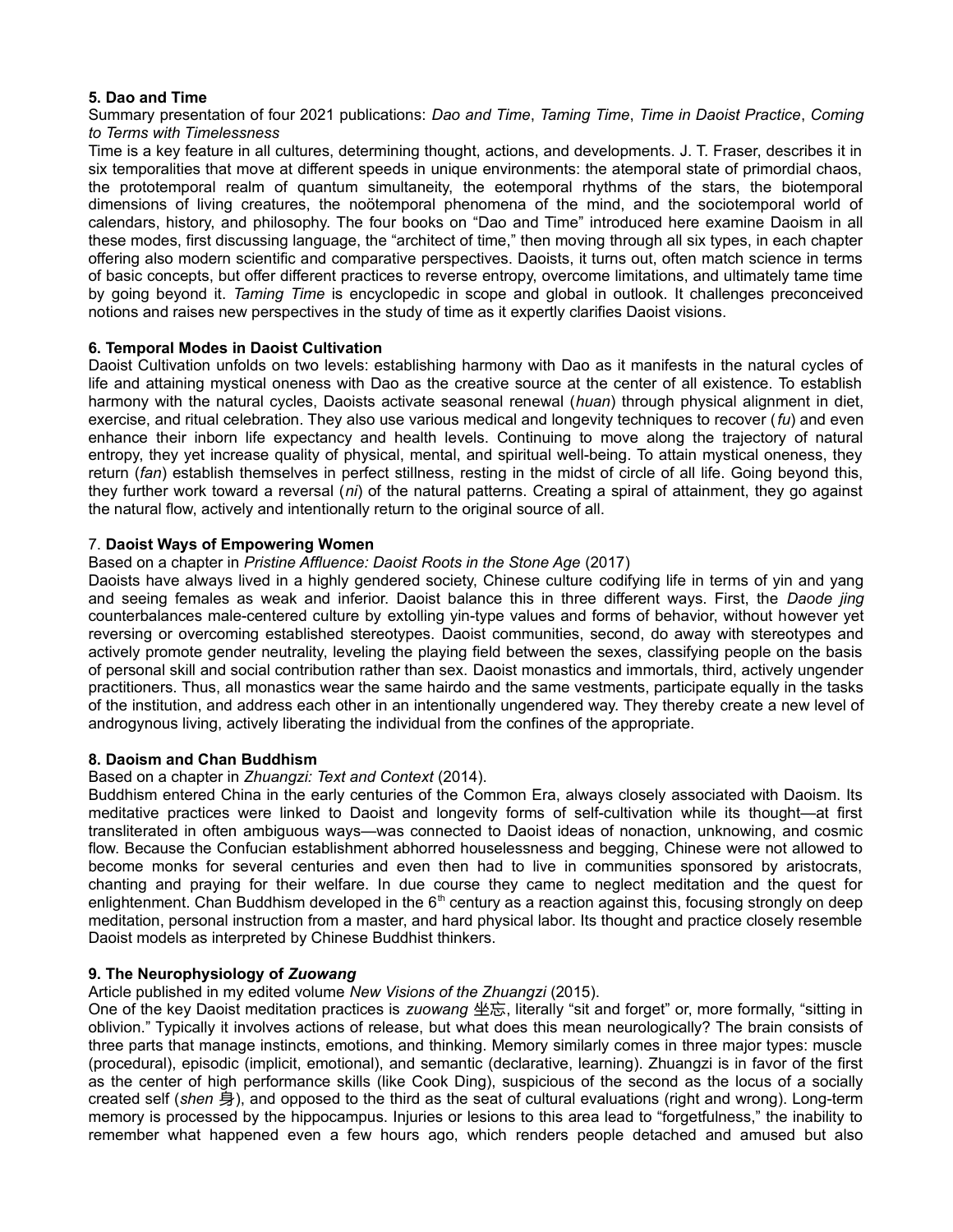completely helpless and socially inadequate—not what the *Zhuangzi* proposes at all. Emotional memory, on the other hand, is processed in the amygdala, leading to neuron loops of stress. It can be altered and its responses controlled by a shift in attention, notably by focusing on a higher, more permanent value, like Heaven or life. This leads to the inhibition of automatization or emotion regulation, neurologically the core process of *zuowang*.

# **10. Daoism in China Today**

# Based on *Daoist China: Governance, Economy, Culture* (2018).

China today is full of unbridled construction and strong vibrancy. At the same time, there is an increase in political and cultural repression. What, the question arises, is going on? Where stands China today and where is it headed from here? And what, in all of this, is the role and place of Daoism? The talk present different aspects of life in China, in each case describing the current situation and connecting it to the role and changing facets of Daoism today, focusing in turn on dimensions of governance, economics, and culture.

# **11. Dimensions of Body and Mind**

# Based on a chapter in *Science and the Dao* (2016).

Classical Chinese cosmology sees the human being as originally at one with the cosmos. Only gradually does a separate sense of body and mind evolve, do the senses delimit and restrict personal experience. The most cosmic and original level of being is the body as a boundless organism (*ti* 體), interconnected with all dimensions and aspects of life, while the mind is pure flow of the vast cosmic abyss (*yuan* 淵), with a vast repertoire of expressions at its disposal. Only slight restricted and still very natural is the physical form (*xing* 形), not circumscribed by cultural norms or defined through social values. It is the lodge or residence of the spirit (*shen* 神), the active, organizing configurative force and pure energy of life. From here, people develop a personal body (*shen* 身) or socially constructed identity, which matches the heart-mind (*xin* 心), the seat of both cognitive and emotional functions. Both body and mind here work in with preference and aversion, approval and disapproval, and thus limiting perception and potential ways of being. Most common, and most limited, is the ritual body (gong 躬) combined with the fixed or prejudiced mind (*chengxin* 成心), alternatively described as the mechanical mind (*jixin* 機心), indicating a highly structured and constricted way of being.

# **12. Daoist Dietetics**

# Based on *Daoist Dietetics: Food for Immortality* (2010).

This lectures provides an overview of the main characteristics of the Daoist diet, distinguishing lay followers and priests from monastics and immortality seekers. While members of the first group follow the standard Chinese diet with a special emphasis on health and timing, those living in religious communities are vegetarians, avoid the five pungent vegetables, and use food in various ritual settings. Those in active pursuit of immortality, moreover, modify their diet to include more intake of qi in the form of herbs and breath, either eating or absorbing cosmic energy for a lasting spiritual transformation.

# **13. Hermits and Wilderness**

Hermits are one class of Daoist practitioners, along with people who serve the society as officials or educators and those who keep their distance to officialdom as retirees or idlers. Officials and educators play an active role, but they are relaxed about it, maintain a playful attitude, and do not let any position define their identity. Retirees and idlers see all involvement as potentially perilous and stay removed, resting on their landed estates and engaging in leisure or cultivation activities. Hermits in contrast, leave society behind completely and move into the wilderness of the mountains, traditionally the realm of dangerous landscapes, wild animals, indigenous people, and unpredictable situations. They do so either because of moral indignation—moving away from something undesirable—or because they wish to pursue a higher and more intense form of cultivation—moving toward a positive goal. Immortals in this context have perfected hermit life to a high degree for their own attainment, while founders of Daoist schools (Zhang Daoling, Tao Hongjing, and Wang Chongyang) make isolation from society a viable alternative to ordinary life and create structures that allow hermits to be by themselves yet also fulfill a social function.

# **14. Alchemy and the Female Body**

# Based on a chapter in *Daoism and Chinese Culture* (2001)

Alchemy is the art of transforming ordinary into precious or spiritual substances—lead into gold, bodily essence into spirit. In China, it emerged under the Han dynasty in its external or operative form, then was increasingly internalized and as such as dominated Daoist meditation practice since the Song dynasty. The body here is the furnace while the energies of heart and kidneys are the alchemical fire and water. They are systematically circulated and transmuted, changing the key force that makes up the body from essence through energy to spirit.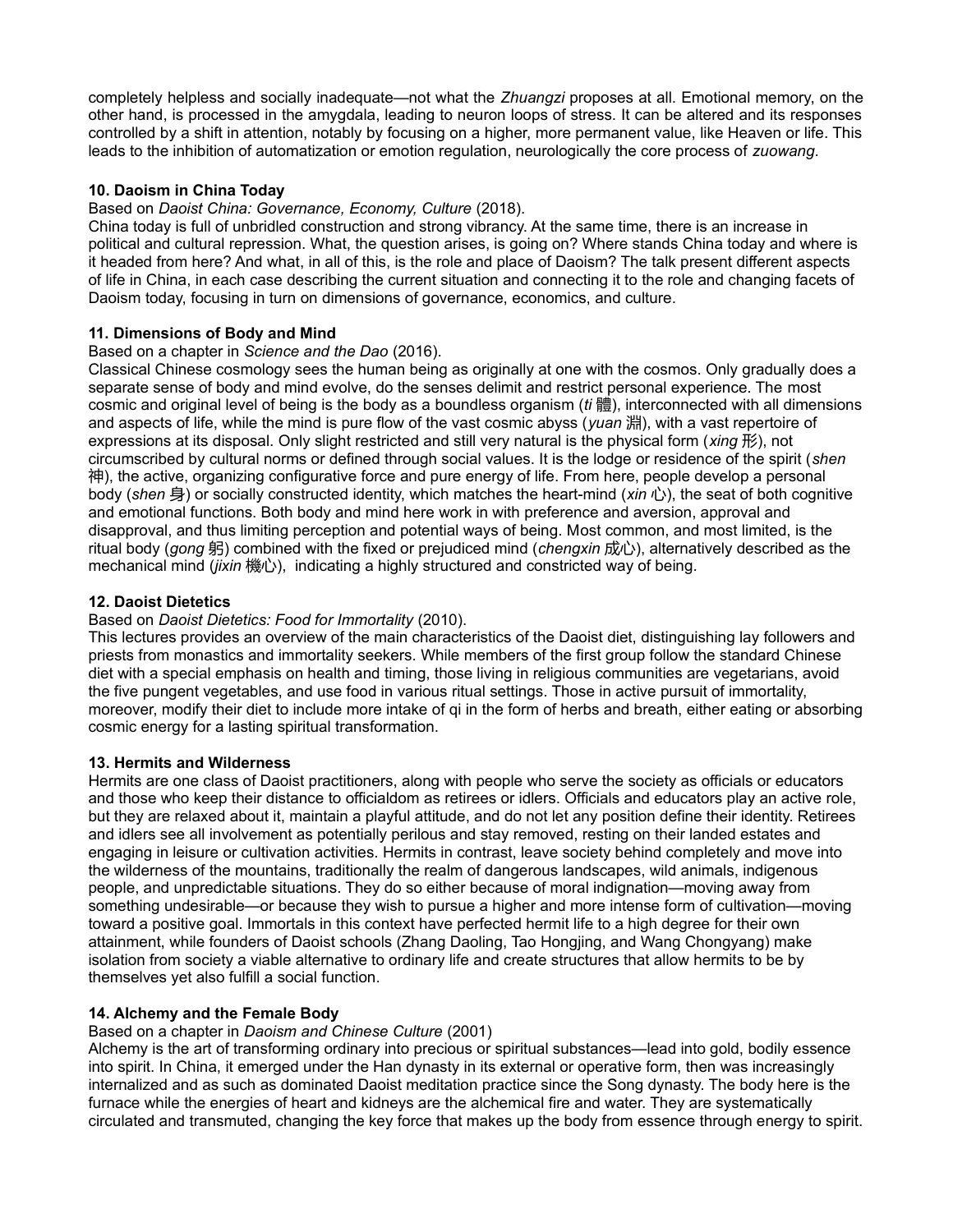In the latter form, the alchemical alter ego of the adept can exit the body and engage in ecstatic excursions and exchanges with the gods and immortals. In men, the main energy center is in the abdomen, while in women it lies in the chest area. Both engage in the microcosmic orbit, rotating energy through the central conduits along the front and back of the torso, but women may move up the front and down the back, while men go the opposite way. Both also grow the immortal embryo for ten months, but this part comes more easily to women, who are naturally endowed for pregnancy. Special texts on women's alchemy, from the  $18<sup>th</sup>$  and  $19<sup>th</sup>$  centuries, specify further moral and technical details, such as key virtues, herbal supplements, and self-massages.

# **15. Ethical Living**

# Based on a chapter in *Zhuangzi: Text and Context* (2014)

Traditional philosophy divide ethics into three major modes: utilitarianism (reward and punishment), deontology (the will of God), and virtue ethics (personal integrity). Daoists firmly support the latter, matching Martin Seligman's understanding of key virtues and personality strengths. They also insist on ethics of difference and situation, noting that neither two people nor two cases are ever completely alike, thus necessitating adaptation and flexibility. Key virtues are accordingly tolerance and respect, coupled with a strong emphasis on the unique needs of the other person. Thus, the Golden Rule here is "do unto others as they would have us do unto them." Another major dimension is the notion of freedom: from constraints, toward personal realization, and expressed in political liberty. Rulers should always listen and let go, never be controlling or tyrannical. The key personal relationship, moreover, is that of friendship, where like-minded people come together to join in peace and harmony, always accepting, always supporting, and without any major personal agendas.

# **16. Death and Dying**

In Daoist understanding, death is the reversal of gestation, that is, the return of various celestial forces, including the spirit and material souls, to heaven and earth, their realms of origin. Ideally, as described in works on medieval monasteries, the process is gradual, the body weakening as the mind remains calm and focused, Good thoughts and peaceful meditations are essential, as is the presence of the deities and various helpers, both spiritual brethren and members of the Daoist's birth family. Both during and after death, there should be encouragement and support, with no sign of sadness or grief. The Daoist is buried with his or her robes and sacred paraphernalia, including copies of the scriptures. Memorial services are held at regular intervals, and direct disciples, who receive any remaining goods, remain in deep mourning for a few weeks, then in a lighter form for three years. During this time, they should not participate in major rituals involving the celestial deities but can practice self-cultivation. Many of these practices are still relevant today. In addition, there is also a type of married Daoist, called yin-yang priests, studied by Stephen Jones. They specialize in death, providing relevant services such as siting the grave, determining the time of interment, producing paper goods for the otherworld, and staging a full funeral liturgy, including extensive musical compositions.

# **17. Why Visualization Works**

#### Based on a chapter in *Science and the Dao* (2016).

Visualization is the active, intentional use of imagery to alter or transform mind and emotions. It serves as a major mode of traditional Daoist meditation, documented in various early documents and prominent in both Highest Clarity and internal alchemy. All its modes have in common that they utilize colors, transform emotions, and affect on physical health. To explain why this works, the paper looks at chromotherapy, a way of directing energy of a particular wavelength into specific areas of the bodymind. It then examines visualization in terms of cell biology and epigenetics. People constantly send impulses to their cells—whether as hardwired instinctual reactions, automatized and subconscious patterns, and conscious commands. The cells respond to the quality of these impulses, and a strong flow of relaxed and positive stimuli causes them to remain in a continued growth response, thereby optimizing health and well-being. Practicing Daoist visualization thus increases immune resistance and enhances health, eases tensions and opens the person to happiness and limitless abundance.

# **18. The Self**

# Based on a chapter in *Zhuangzi: Text and Context* (2014)

The "self" is inherently a modern Western concept, a something to be lost or found that requires the dichotomy of subject and object. It is a complex and intricate phenomenon, made up from personal identity, social relations, and specific ways of understanding the cosmos or larger universal connection. In Western thought, it has been the subject of philosophy, psychology, and sociology. In China, it is expressed with two words, *ji and zi*, which closely match the distinction between the object and observing self made by the psychologist Arthur Deikman. *Ji*  shows the image of a thread going through the weft of a loom, indicating a clearly visible object and structured presence: subject to desires and emotions, restrictions and improvements, it is the self we develop on the basis of cultural norms, the persona we show to society. *Zi* is the picture of a nose, something that is inherent to